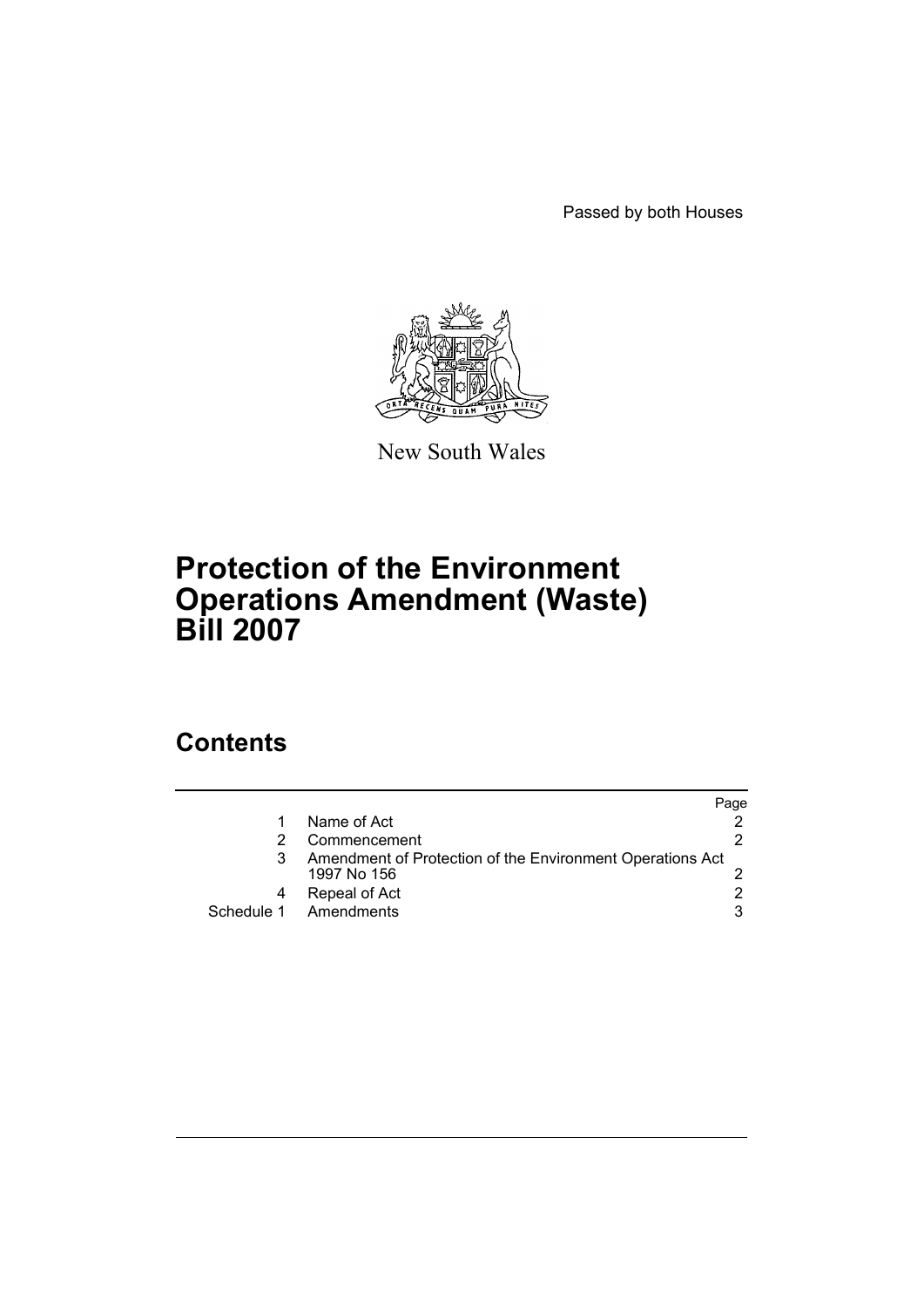*I certify that this public bill, which originated in the Legislative Assembly, has finally passed the Legislative Council and the Legislative Assembly of New South Wales.*

> *Clerk of the Legislative Assembly. Legislative Assembly, Sydney, , 2007*



New South Wales

# **Protection of the Environment Operations Amendment (Waste) Bill 2007**

Act No , 2007

An Act to amend the *Protection of the Environment Operations Act 1997* with respect to the contributions payable for liquid waste received at waste facilities.

*I have examined this bill and find it to correspond in all respects with the bill as finally passed by both Houses.*

*Assistant Speaker of the Legislative Assembly.*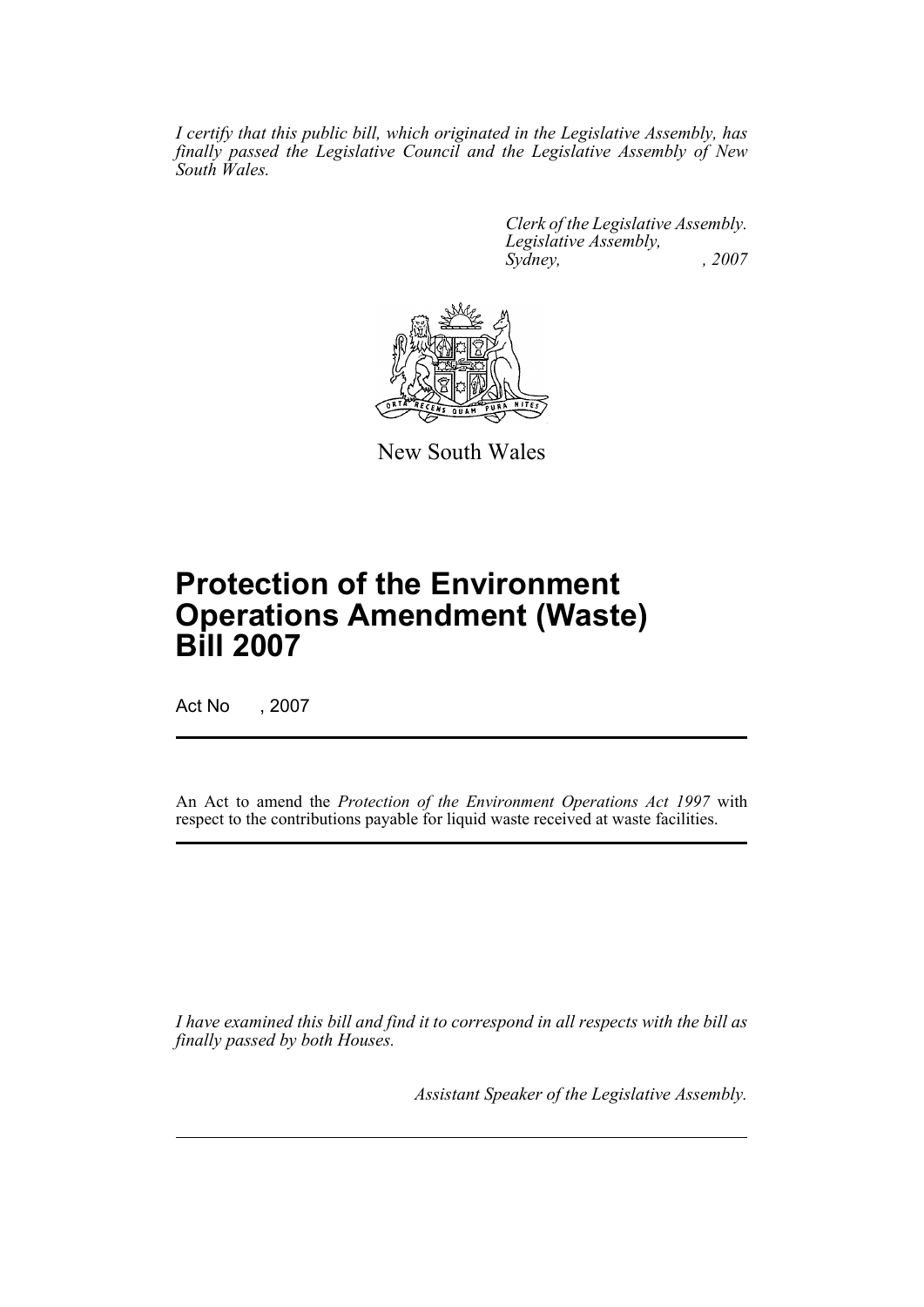#### <span id="page-2-0"></span>**The Legislature of New South Wales enacts:**

#### **1 Name of Act**

This Act is the *Protection of the Environment Operations Amendment (Waste) Act 2007*.

#### <span id="page-2-1"></span>**2 Commencement**

This Act commences on 1 August 2007.

#### <span id="page-2-2"></span>**3 Amendment of Protection of the Environment Operations Act 1997 No 156**

The *Protection of the Environment Operations Act 1997* is amended as set out in Schedule 1.

#### <span id="page-2-3"></span>**4 Repeal of Act**

- (1) This Act is repealed on the day following the day on which this Act commences.
- (2) The repeal of this Act does not, because of the operation of section 30 of the *Interpretation Act 1987*, affect any amendment made by this Act.